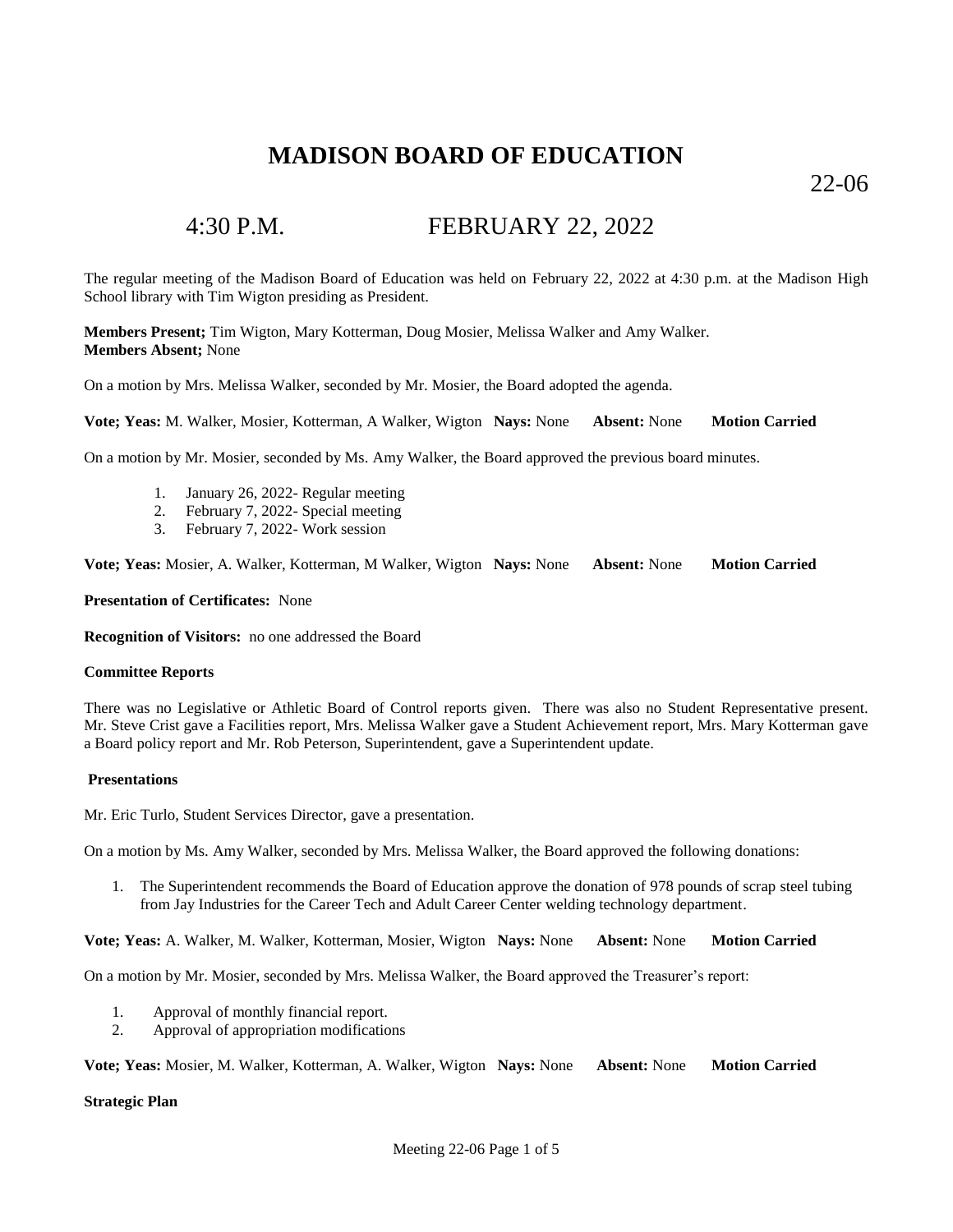22-06

# 4:30 P.M. FEBRUARY 22, 2022

Mrs. Renee Neron and Mr. Eric Turlo gave a report to the Board on what the Student Learning and Support Committee was planning to meet their goals.

On a motion by Mrs. Melissa Walker, seconded by Mr. Mosier, the Board of Education approved the following matters related to personnel:

### **1. Certificated Personnel**

a. Resignations

The Superintendent recommends acceptance of the following resignations, for reasons as noted, to be effective as indicated:

Dave Stupka, Spring Fitness Coordinator Personal 1/26/22

b. Additional Assignments – Extra Duty Assignments

The Superintendent recommends appointment of the following for supplemental positions for the 2021/2022 school year pending proper certification, paperwork and background checks:

 Andrea Gerich, ½ Assistant Varsity Softball Coach Mico Castelvetere, ½ Assistant Varsity Softball Coach Victoria Kasberg, Academic Booster Coordinator Melissa Parish, Assistant Swimming/Diving Coach

The Superintendent recommends the Board of Education approve the following volunteers for the 2021/2022 school year pending proper certification, paperwork and background checks:

Paige Carper, Softball Tim Carper, Softball Theresa Hill, Tennis Kyle Galco, Baseball Darien Payne, Baseball

c. Appointments – Madison Adult Education

Pending proper/applicable certification, paperwork and BCI/FBI checks, the Superintendent recommends approval of the following:

Wendy Poland, STNA substitute instructor

d. Appointments - Substitute Teachers

Pending proper/applicable certification, paperwork, and BCI/FBI checks, the Superintendent recommends approval of the appointment of the following substitute teachers on an "on call" basis, as needed for the 2021/2022 school year:

Meeting 22-06 Page 2 of 5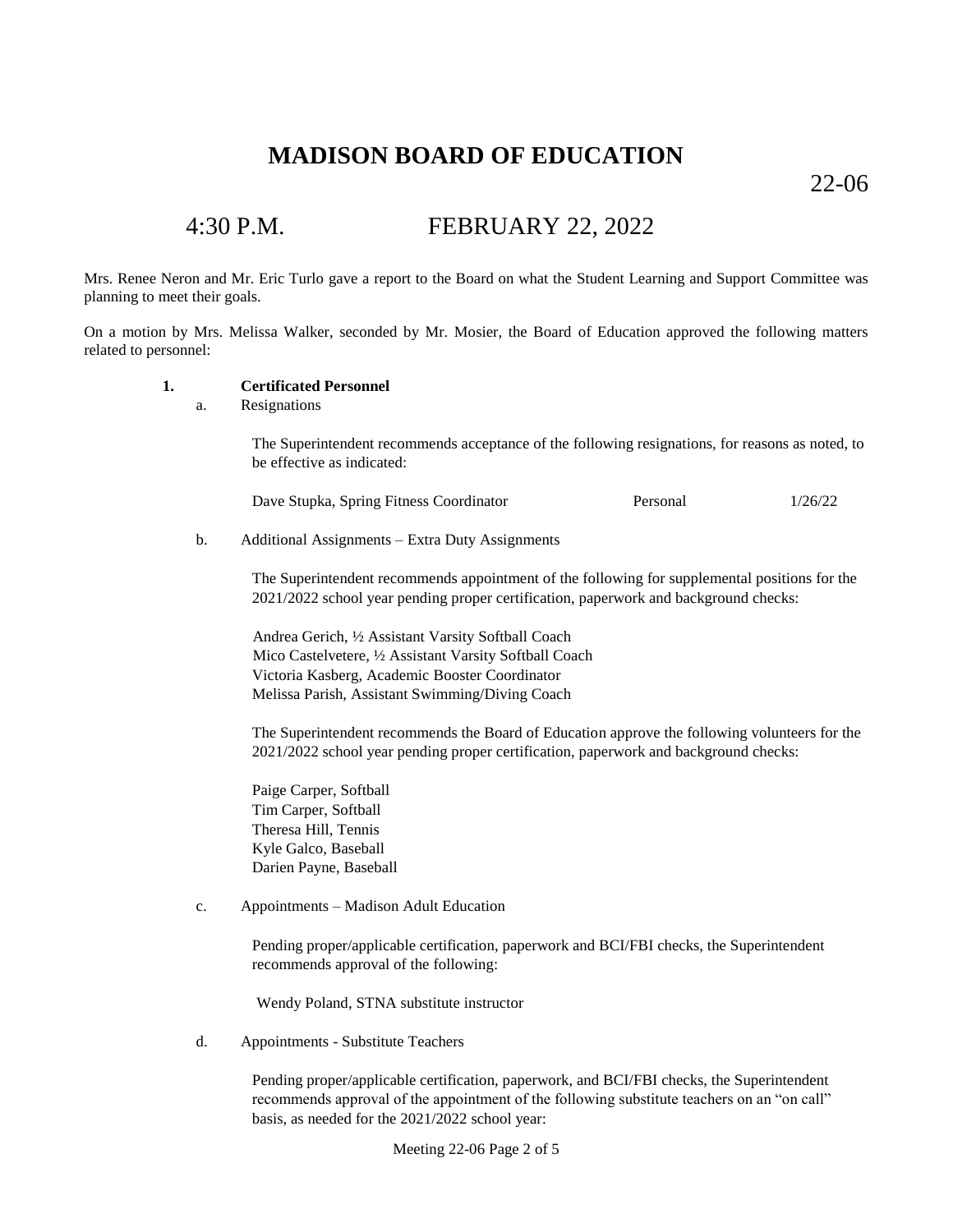22-06

### 4:30 P.M. FEBRUARY 22, 2022

Victoria Sloan Darla Noblet McKenna Stoffer Autumn Hinds Ronald Seifert Stephanie Kososky Ashley McLaughlin Anna Stimpert

- e. Leave of Absence
- f. Disciplinary Action

### **2. Classified Personnel**

a. Appointments - Substitutes

Pending proper/applicable certification, paperwork, and BCI/FBI checks, the Superintendent recommends approval of the appointment of the following substitute employees on an "on call" basis, as needed for the 2021/2022 school year:

Diana Donohue, bus aide Carl Sprague, bus driver

### b. Resignations

The Superintendent recommends acceptance of the following resignations/retirements, for reasons as noted, to be effective as indicated:

Melinda Stover, HS 2<sup>nd</sup> shift custodian Personal 3/3/22

### c. Appointments

Pending proper/applicable certification, paperwork, and BCI/FBI checks, the Superintendent recommends approval of the appointment of the following. Salary is in accordance with the adopted salary schedule, effective as needed:

Keyona Yates, MECLC latchkey teacher 1/28/22

Point of Information

- d. Disciplinary Action
- e. Leave of Absence

The Superintendent recommends the Board of Education approve an unpaid leave of absence for Derek Dawson, Middle School custodian, effective 1/7/22 through 7/7/22.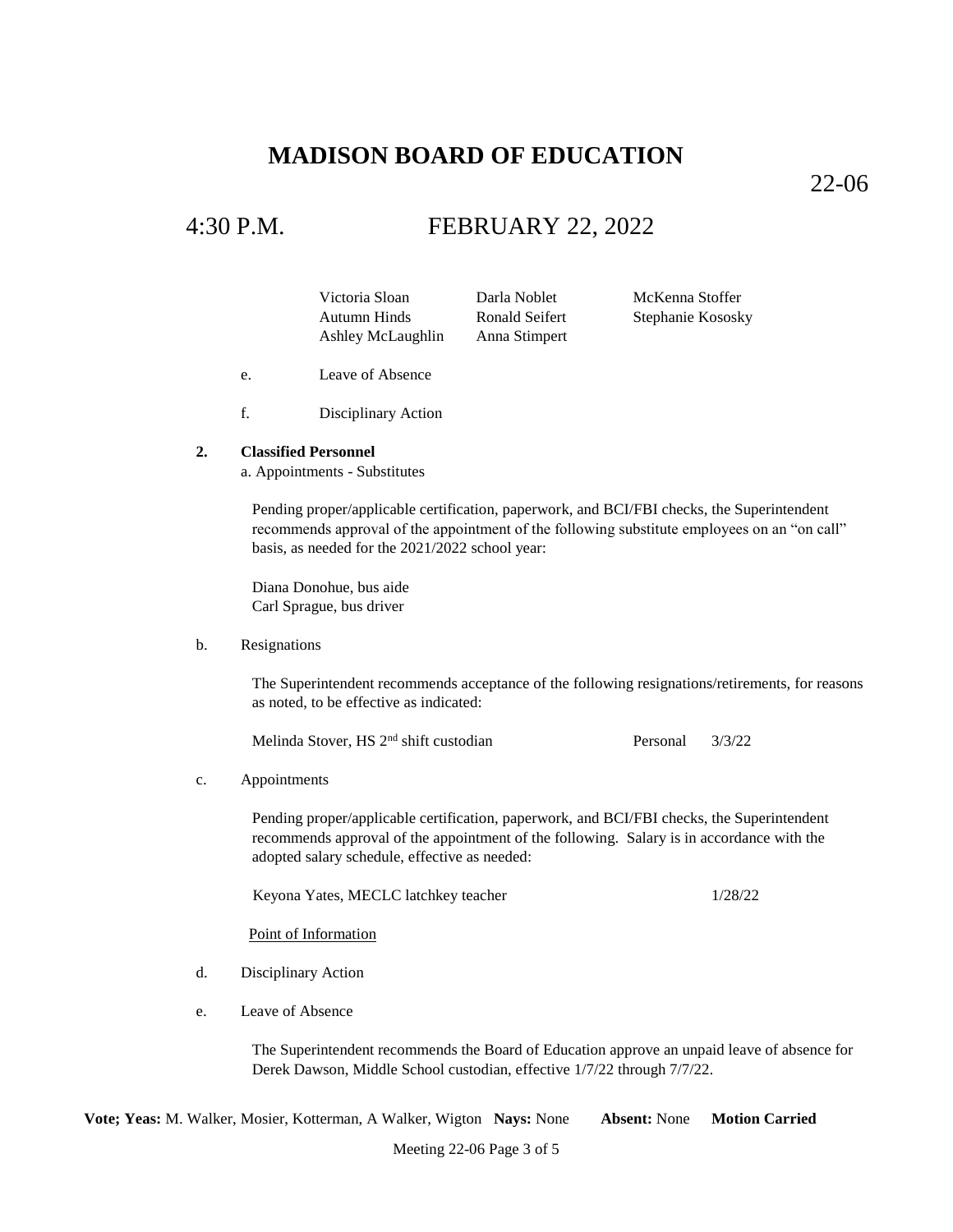22-06

# 4:30 P.M. FEBRUARY 22, 2022

On a motion by Mrs. Melissa Walker, seconded by Mrs. Kotterman, the Board of Education approved the following Superintendent's business:

- 1. The Superintendent recommends approval of the 2022-2023 school calendar.
- 2. The Superintendent recommends the Board of Education approve the  $1<sup>st</sup>$  reading of the following new/revised board policies:

| po 3220    | <b>Standards-Based Teacher Evaluations</b> |
|------------|--------------------------------------------|
| po 5136    | <b>Personal Communication Devices</b>      |
| po 1616    | <b>Staff Dress and Grooming</b>            |
| po 2271    | College Credit Plus Program                |
| po 2370.01 | <b>Blended Learning</b>                    |
| po 3216    | <b>Staff Dress and Grooming</b>            |
| po 4216    | <b>Staff Dress and Grooming</b>            |
| po 5511    | Dress and Grooming                         |
| po 5772    | Weapons                                    |
| po 6110    | <b>Grant Funds</b>                         |
| po 6114    | Principles – Spending Federal Funds        |
| po 6325    | Procurement – Federal Grants/Funds         |
| po 6423    | Use of Credit Cards                        |
| po 7217    | Weapons                                    |
| po 8500    | <b>Food Services</b>                       |
|            |                                            |

- 3. The Superintendent recommends the Board of Education approve the creation of a 200 activity account for a Safety Town fund. The account will be used to manage funds raised for the creation of a Safety Town program for the Madison community.
- 4. The Superintendent recommends approval of the membership in the Ohio High School Athletic Association for the 2022/2023 school year.
- 5. The Superintendent recommends the purchase of two (2) eighty-four passenger school buses and one (1) sixty-one passenger special needs school bus at a cost of \$292,591 to be purchased out of ESSER II funds and the School Bus Purchase Program.
- 6. The Superintendent recommends the purchase of equipment for the air quality and air conditioning improvement project from G & B Electric, Inc. in the amount of \$469,194.57 to be purchased out of ESSER III funds. Pricing was secured through a cooperative purchasing agreement administered by Sourcewell.

**Vote; Yeas:** M. Walker, Kotterman, Mosier, A. Walker, Wigton **Nays:** None **Absent:** None **Motion Carried**

**Visitor's comments:** None